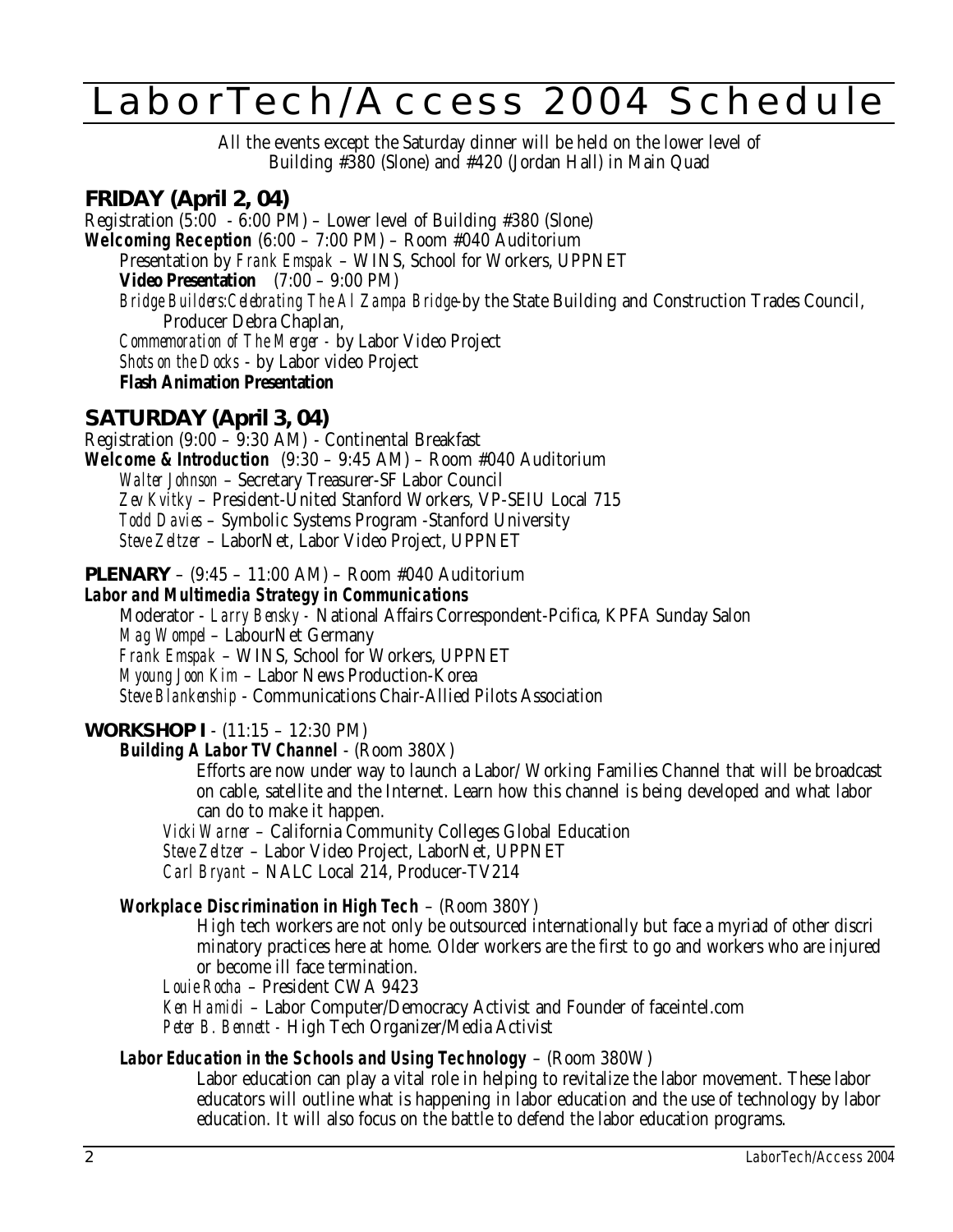*Peter Olney* - Associate Director-Institute for Labor & Employment Center *Art Shostak* – Labor Educator, Author of the CyberUnion handbooks *John See* – Labor Education Service, University of Minnesota

## **Building a Labor Cultural Art Movement and Using the Internet** – (Room 380C)

Art and culture are a critical vehicle to reach millions of workers union and non-union. Learn how labor artists are using their art to reach out and how the Internet and communication tech nology can help build this cultural movement.

*Gary Huck* – Political Cartoonist *Mike Konopacki* – Political Cartoonist *Jack Chernos* – Political Singer *Jen Guracar* - Bul Bul Cartoonist

## **LUNCH** –(12:30 – 2:00 PM)

## **PRESENTATION - Labor Battles and Media Lessons** - Room #040 Auditorium

*Steve Stallone* – Communication Director-ILWU, Editor-The Dispatcher, Executive Council-ILCA *Barb Ingalls* – CWA-DTU Local 18, Detroit News

*Christopher Martin* – Author, Associate Professor of Communication Studies, University of Northern Iowa *Ken Hamidi* – Labor Computer/Democracy Activist and Founder of faceintel.com

# **WORKSHOP II** - (2:00 – 3:15 PM)

# **Labor Radio (WINS, KPFA, Pacifica)** – (Room 380X)

Right wing radio talk now hits our members day in and day out. Efforts are being made to challenge this rightwing radio blitz with regular labor programming. Learn how we change this reality.

*Frank Emspak* – Workers Independent News Service(WINS), UPPNET *Don Rojas* - WBAI/General Manager *Larry Bensky* – National Affairs Correspondent-Pcifica, KPFA Sunday Salon *Steve Zeltzer* – KPFA Labor Committee Facilitator, Labor Video Project

## **Non-Proprietary/Free Software** – (Room 380Y)

Learn what the open source movement means for activists, and how to use free software to design web pages and organize. *Nancy Brigham* – Web Designer

*Rich Cowan -* Organizers' Collaborative and Nonprofit Open Source Initiative

# **Rank and File Labor Web and Media** – (Room 380C)

The transformation of the labor movement and the need for democracy are integrally connected. Learn how union activists here and around the world are using media to get your message out. *Mag Wompel* – LabourNet Germany

*Ray Quan* – SEIU 790 BART Chapter Vice President, Editor-*Odds & Ends Jiyoung Lee* – Labor News Production - Seoul, Korea

## **Organizing Media/Tech Workers** – (Room 380W)

The battle to organize tech and media workers is on the agenda. Media monopolization threatens the jobs of all media workers and tech workers face permanent outsourcing and massive downsizing. These panelists are on in the center of this fight back.

*Peter B. Collins* - National Board Member AFTRA

*John See* - Labor Education Service, University of Minnesota

*Josh Speery* - CWA Organizer & Comcast Unionization Struggle

*Eddie Rosario* - GCIU 4N President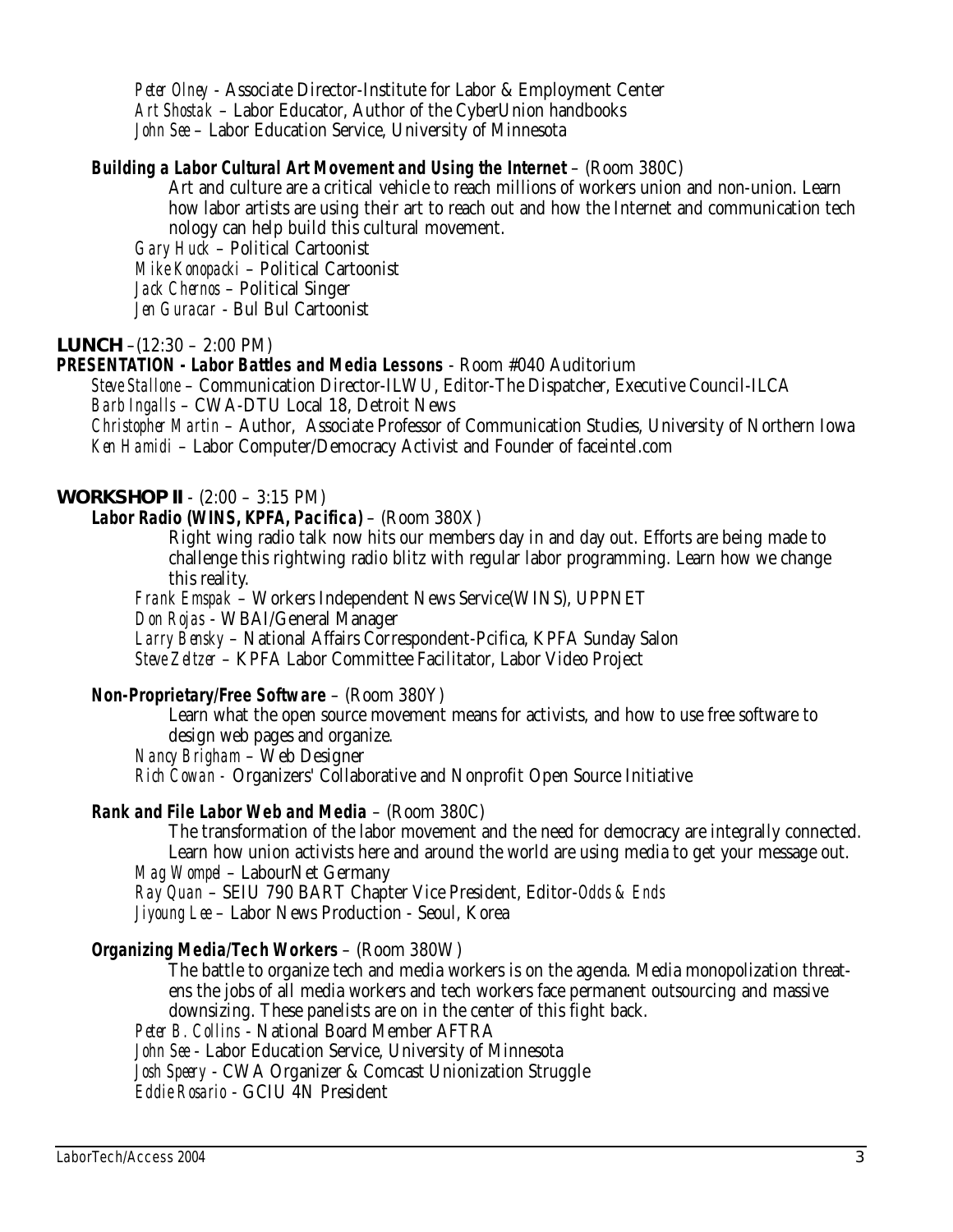## **WORKSHOP III** - (3:30 – 4:45)

## **Censorship and the Media Workplace** – (Room 380X)

The monopolization of corporate media is having a direct effect on the rights of media workers and the product of media corporations. This fight both for labor media and to protect and defend media workers rights on the job will be the focus of this panel.

*Henry Norr* – Computer Technical Writer, Fired from SF Chronicle

*Christopher Martin* – Author, Associate Professor of Communication Studies-University of Northern Iowa *Peter B. Collins* - National Board Member AFTRA

## **Global Internet Activism** – (Room 380Y)

Efforts to privatize the Internet and monopolize the use of bandwidth are direct threats to democratic rights of this critical medium. These panelists will report on the fight over ICANN and policies that can defend our rights.

*Dorothy Kidd* – Dept. of Media Studies-USF

*Art McGee* – Internet Activist

*Sasha Costanza-Chock -* Free Press Global Project / CRIS campaign

*Myoung Joon Kim* - Media Act, Nodong Net Korea

### **Wi-Fi and Remote Broadcasting: How Labor can get Our Rallies, Conferences & Actions Out** Live on the Internet & Satellite - (Room 040-Auditorium)

We now have the tools to reach our members and the public 24 hours a day. How are these communication tools being used and how can every local and international use them today will be the focus on this workshop.

*John Parulis* – brightpathvideo.com *Steve Brankenship* - Allied Pilots Association *Mark Burdett* - Indybay.org

#### **Lessons from The Front-Lines, Unions, Youth & International Campaigns** (Room 380X)

How are Internet and communication tools being used to organize and defend unions, connect with youth and take on international campaigns. This panel will give concrete examples from the shop floor, to connecting with youth and organizing against war.

*Art Shostak* – Labor Educator, Author of the CyberUnion handbooks

*Michael Eisencher* - Labor Against War, SolidarityInfoServices

*Raj Jayadev* - Silicon Valley DEBUG

## **WORKSHOP IV** - (5:00 – 6:15)

**Labor Media, Breaking the Corporate Media Blockade and Getting the Message out** (Room 380W)

How have unions organized to get their message out both to their members and the public at large. When fight major multi-nationals getting the message out is vital in the struggle and the lessons of these fights are important for all.

*Steve Stallone* – Editor-The Dispatcher-ILWU Internationl

*Dick Blin* - ICEM Belgium

*Barb Ingalls* – CWA-DTU Detroit News

## **Technology, Stress & Health and Safety** – (Room 380W)

The uncontrolled use of technology in the workplace has had drastic results from carpal tunnel to massive stress on the job. The lessons for workers on these issues are a matter of life and death.

*June Fisher*- Medical Doctor

*Carol Criss* –SEIU 250 Shop Steward & H&S Activist

*Art Shostak* – Labor Educator, Author of the CyberUnion handbooks

## **Spying and Surveillance, And How to Defend Our Privacy** – (Room 380Y)

The role of the Internet and media monopolies is not only to own these tools, but also to use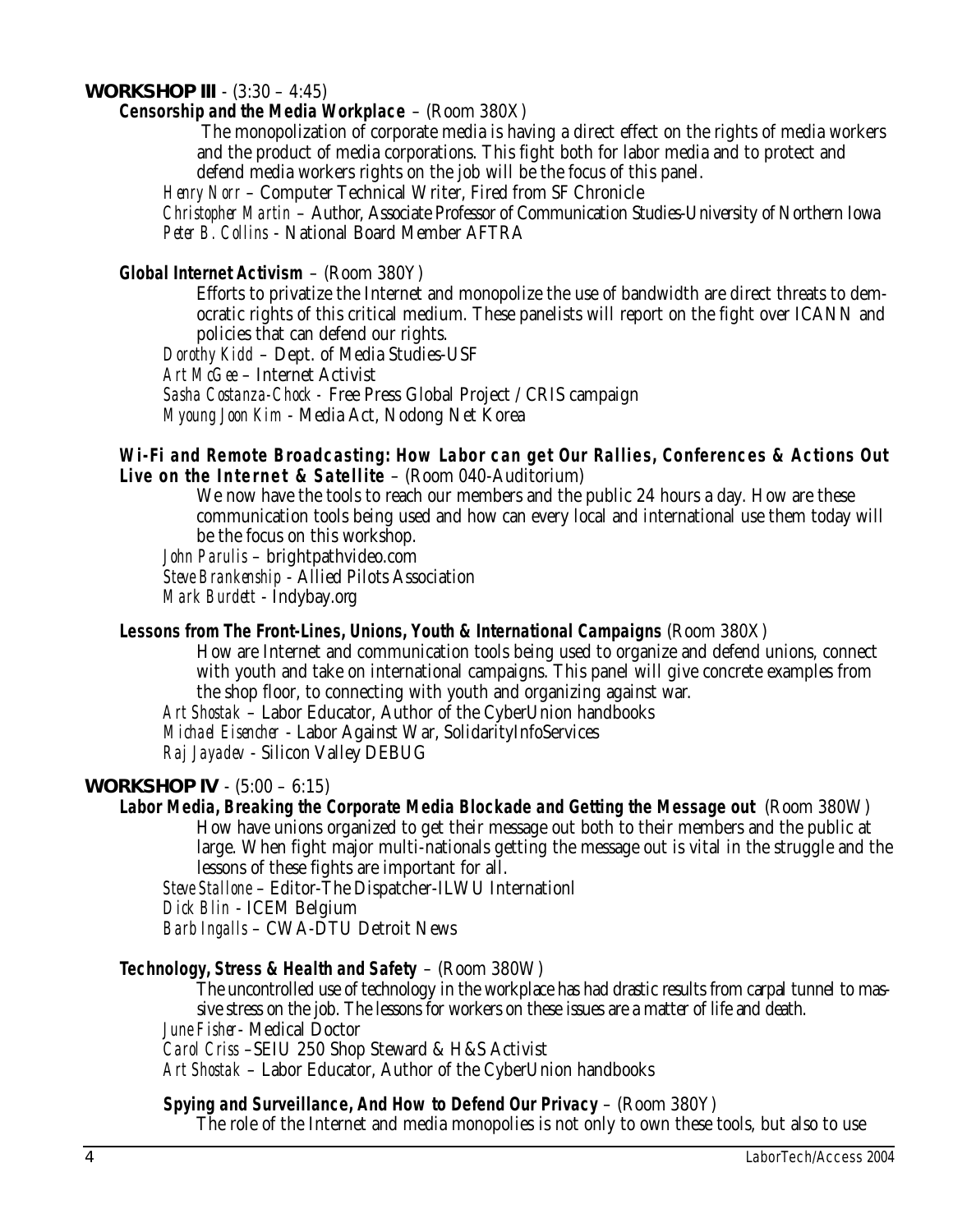them to control us. And increased surveillance of workers is being justified in the name of "Homeland Security". It is time to learn how we can defend our privacy in the workplace. *Edward Hasbrouck* – National Writers Union (UAW Local 1981) *Nancy Bupp* - IAM Education Department *Deborah Pierce -* Executive Director, Privacy Activism

**P.O.D. (Program for Online Deliberation) Demo** – ((Room 380C) *Todd Davies* – Symbolic Systems Program of Stanford University

**DINNER** –  $(7:00 - 9:00)$  at LINX on the campus –Please check the campus map

## **International Labor Media & Solidarity Night**

Music by Pickin Trix, Jack Chernos

International Guests and Their Struggles

*Myoung Joon Kim* – Labor News Production, Media Center-Korea

*Mag Wompel* – LabourNet Germany

*Ralf Pandorf* - LabourNet Germany

*Dick Blin* – ICEM-Belgium

*Carolina Luzuriaga* - Ojo Obrero /Festival Latinoamericano de la Clase Obrera-Argentina *Jiyoung Lee* – Labor News Production - Seoul, Korea

# **SUNDAY (4/4/04)**

Registration (9:30 – 10:00) Continental Breakfast **WORKSHOP V** – (10:00 – 11:15)

**Community Access Cable & How to Establish a Labor TV Show for Your Local/Council /International**  (Room 380X)

Dozens of unions around the country have regular labor shows. How can you or your local set up a labor TV show and use it to reach your members. These veteran labor communicators will outline what it takes and why need to have 500 labor TV shows here and around the country.

*Carl Bryant* – Producer TV 214, NALC Local 214

*Hebard Olsen* – Initiator, technical producer of SEIU TV Shows *John See* – Labor Education Service, University of Minnesota

**Labor Film Festivals, Labor Shorts - How to Have A Festival and Support Labor Videographers**  (Room 380Y)

Labor Film festivals from Boston, San Francisco, Santa Cruz to Seoul are now growing. Learn how to start a labor film festival and how this can be used to bring back labor solidarity and action.

*Judith Woodruff* – Organizer-Boston Labor Film Festival

*Jim E. Kelly* – Reelworks, San Jose City College Labor Studies Dept.

*Myoung Joon Kim* – LaborMedia Film Festival, Seoul Korea & Labor News Productions *Steve Zeltzer -* LaborFest, Labor Video Project, LaborNet

## **Labor & Research Tools** (Room 380W)

Research and using the Internet are part and parcel of the effort to go on the offensive. We need to find the links and get this out to the membership so we can be more powerful.

*Nancy Bupp* - Education Department IAM

*Shannon Sheppard* – Holt Labor Library

*Doug Ohmans* – LaborNet Webworker

Mary Ann Ring - UCSF/CUE Local 6

# **WORKSHOP VI** – (11:30 – 12:45)

# **The Indymedia Movement and Labor-What is It and How to Build The Links** (Room 380W)

The Indymedia movement, which was launched in 1999 at the protests against the WTO now, has connections in over 100 countries. Labor has the opportunity to join this network and get our message out as well as contributing labor pictures, news and action information.